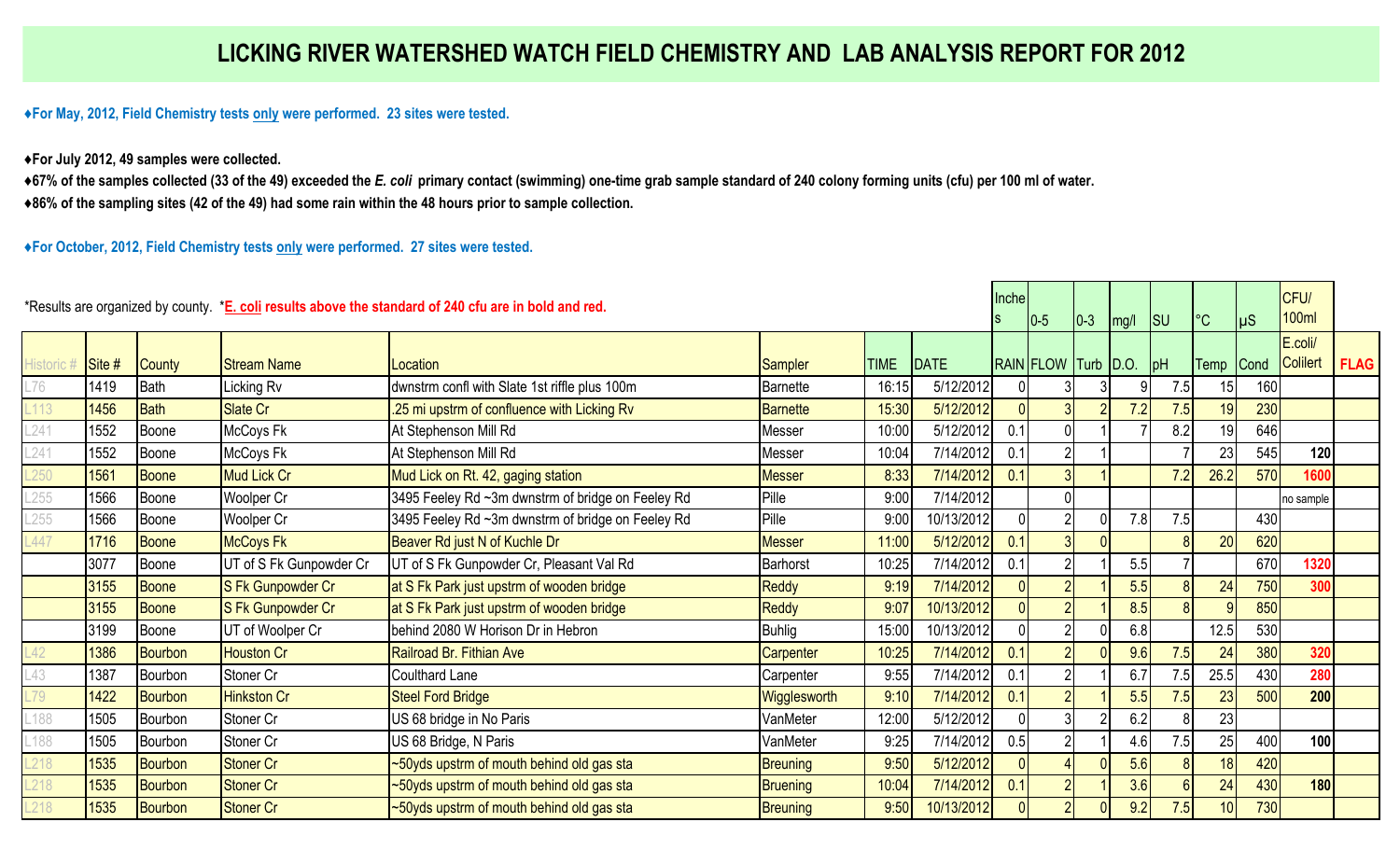|          |                   |                 |                          |                                                             |                 |             |             |     |                       |   |          |      |                 |      | E.coli/  |             |
|----------|-------------------|-----------------|--------------------------|-------------------------------------------------------------|-----------------|-------------|-------------|-----|-----------------------|---|----------|------|-----------------|------|----------|-------------|
| listorio | $\mathsf{Site}$ # | <b>County</b>   | <b>Stream Name</b>       | _ocation                                                    | <b>Sampler</b>  | <b>TIME</b> | <b>DATE</b> |     | RAIN FLOW Turb   D.O. |   |          | pH   | <b>Temp</b>     | Cond | Colilert | <b>FLAG</b> |
| .225     | 1537              | Bourbon         | Hinkston Cr              | Ruddles Mills behind old service sta 50 yds upstrm of mouth | <b>Breuning</b> | 10:00       | 5/12/2012   |     |                       |   | 5.4      | 7.5  | 18 <sup>1</sup> | 450  |          |             |
| 225      | 1537              | Bourbon         | Hinkston Cr              | Ruddles Mills, 50 yds upst of mouth                         | <b>Bruening</b> | 10:00       | 7/14/2012   | 0.1 |                       |   | 3.4      | 6.5  | 24              | 460  | 100      |             |
| .225     | 1537              | Bourbon         | Hinkston Cr              | Ruddles Mills behind old service sta 50 yds upstrm of mouth | Breuning        | 10:10       | 10/13/2012  |     |                       |   | 6.8      |      | 10 <sup>1</sup> | 580  |          |             |
|          | 3151              | <b>Bourbon</b>  | <b>Cooper Run</b>        | first riffle upstrm of mouth into Stoner Cr                 | Simpson         | 17:00       | 5/14/2012   | 1.5 |                       |   | 8.2      |      | 17              | 500  |          |             |
|          | 3153              | Bourbon         | Stoner Cr                | Rocky Shoals off Hancock Farm just abv Paris WTP            | <b>Williams</b> | 11:00       | 5/12/2012   |     |                       |   | 9.1      |      | 21              |      |          |             |
|          | 3153              | Bourbon         | Stoner Cr                | Rocky Shoals off Hancock Farm just abv Paris WTP            | Williams        | 9:45        | 7/14/2012   | 0.5 |                       |   | 4.5      |      | 25              | 400  | 40       |             |
|          | 3200              | <b>Bourbon</b>  | <b>Stoner Cr</b>         | Spears Mill Rd bridge Hodsdon property                      | <b>Estes</b>    | 8:45        | 10/13/2012  |     |                       |   | 6.2      | 7.5  | 13              | 470  |          |             |
|          | 3201              | Bourbon         | Stoner Cr                | Hutson Crossing Peacock Rd                                  | <b>Estes</b>    | 9:52        | 10/13/2012  |     |                       |   |          | 7.5  | 12              | 580  |          |             |
| 48       | 1392              | Campbell        | <b>Fourmile Cr</b>       | Rt 8, Grove Ky                                              | <b>Girton</b>   | 10:15       | 7/14/2012   |     |                       |   |          | 7.5  | 24              | 460  | 120      |             |
| .60      | 1402              | Campbell        | Licking Rv               | Rowing Club of Licking (east bank)                          | Rohling         | 9:15        | 7/14/2012   |     |                       | 3 | 6.5      | 7.5  | 27              | 420  |          |             |
| .67      | 1410              | <b>Campbell</b> | <b>Threemile Cr</b>      | upstrm of old Rt 9 in Wilder                                | <b>Brennan</b>  | 11:29       | 7/14/2012   | 0.5 |                       |   | 8.4      | 7.5  | 24              | 920  | 180      |             |
| .67      | 1410              | Campbell        | <b>Threemile Cr</b>      | upstrm of old Rt 9 in Wilder                                | <b>Brennan</b>  | 11:30       | 10/13/2012  |     |                       |   | 8.6      | 7.5  | 10.5            | 980  |          |             |
| .178     | 1496              | Campbell        | <b>Taylors Cr</b>        | near mouth at I-471 at 6th St & Donnemeyer Dr meet          | Rohling         | 10:00       | 7/14/2012   |     |                       |   | 9.4      | 7.5  | 23              |      | 1700     |             |
| .178     | 1496              | Campbell        | <b>Taylors Cr</b>        | near mouth at I-471 at 6th St & Donnemeyer Dr meet          | Rohling         | 9:46        | 10/13/2012  |     |                       |   | 14       |      |                 | 740  |          |             |
| .179     | 1497              | <b>Campbell</b> | <b>Taylors Cr</b>        | N brnch at Berry Av, CovertRun Pk & Donnemeyer meet         | Rohling         | 9:45        | 7/14/2012   |     |                       |   |          | 7.5  | 25              | 890  | 2900     |             |
| 179      | 1497              | Campbell        | <b>Taylors Cr</b>        | N brnch at Berry Av, CovertRun Pk & Donnemeyer meet         | <b>Rohling</b>  | 9:17        | 10/13/2012  |     |                       |   | 12       | 7.5  |                 |      |          |             |
| 420      | 1694              | Campbell        | Lower Tug Fk             | Lower Tug Fk Rd 1/8 mi W of St Johns Lutheran Ch            | Darpel          | 9:00        | 5/12/2012   |     |                       |   | 6.2      |      | 14              | 640  |          |             |
| .526     | 1768              | <b>Campbell</b> | <b>Threemile Cr</b>      | Bet Sherman & 1471 Interchange                              | Hugan           | 10:30       | 7/14/2012   | 0.1 |                       |   | 8.4      |      | 23              | 1100 | 200      |             |
| 536      | 1776              | Campbell        | <b>Unnamed Tributary</b> | N of Ft Thomas-sm ck btwn Walden Ln & Elsmar                | <b>Brennan</b>  | 13:00       | 10/13/2012  |     |                       |   |          |      |                 |      |          |             |
| .48      | 1392              | <b>Campbell</b> | Fourmile Cr              | Rt 8 in Silver Grove bhnd S Morscher Park Sports Complex    | <b>Girton</b>   | 11:15       | 10/13/2012  |     |                       |   | 6.4      | 7.5  | 10              | 620  |          |             |
| .17      | 1361              | Clark           | Stoner Cr                | Wades Mill Rd bridge                                        | Clark           | 9:50        | 7/13/2012   | 0.5 |                       |   |          | 7.5  | 23              |      | 800      |             |
| .17      | 1361              | <b>Clark</b>    | Stoner Cr                | Wades Mill Rd bridge                                        | Clark           | 13:30       | 10/12/2012  |     |                       |   |          | 7.5  | 14              |      |          |             |
| 45       | 1389              | <b>Clark</b>    | Little Stoner Cr         | US 60 Bridge                                                | <b>Clark</b>    | 9:25        | 7/13/2012   | 0.5 |                       |   |          | 7.5  | 25              |      | 14540    |             |
| .45      | 1389              | <b>Clark</b>    | Little Stoner Cr         | US 60 bridge                                                | <b>Clark</b>    | 13:40       | 10/12/2012  |     |                       |   | 11       | 7.8  | 17              |      |          |             |
|          | 1519              | Clark           | Strodes Cr               | Winchester Bypass                                           | Midden          | 10:38       | 7/13/2012   | 0.1 |                       |   |          |      | 21              |      | 24060    |             |
|          | 1522              | <b>Clark</b>    | <b>Hancock Cr</b>        | AT. Rt. 60, Sportland Golf Course                           | Midden          | 10:50       | 7/13/2012   | 0.1 |                       |   |          |      | 22              |      | 2360     |             |
| .300     | 1608              | <b>Clark</b>    | Hoods Cr                 | At Lykins Pk between footbrdg & parking lot                 | Cecil           | 10:50       | 7/13/2012   |     | 31                    | 0 | $6 \mid$ |      | 24              |      | 340      |             |
| .301     | 1609              | <b>Clark</b>    | UT of Town Br            | At Barnes and Main Sts                                      | Cecil           | 9:55        | 7/13/2012   |     |                       |   |          |      | 21              |      | 3580     |             |
| .305     | 1612              | <b>Clark</b>    | Hancock Cr               | bridge at Hancock Valley Drive                              | Cecil           | 10:25       | 7/13/2012   |     |                       |   |          | 7.5  | 23              |      | 4120     |             |
| .521     | 1764              | <b>Fleming</b>  | <b>Martin Mill Br</b>    | at intersection Fox Cr near gas pipe line                   | <b>Gossett</b>  | 10:20       | 5/12/2012   |     |                       |   |          |      | 14              | 350  |          |             |
| .521     | 1764              | Fleming         | <b>Martin Mill Br</b>    | at intersection Fox Cr near gas pipe line                   | <b>Gossett</b>  | 9:06        | 7/14/2012   | 0.5 |                       |   |          | 7.5  | 21              | 460  | 1120     |             |
| .521     | 1764              | Fleming         | <b>Martin Mill Br</b>    | at intersection Fox Cr near gas pipe line                   | Gossett         | 13:44       | 10/12/2012  |     |                       |   | $6 \mid$ |      |                 | 560  |          |             |
| 216      | 1533              | Harrison        | <b>Richland Cr</b>       | Richland Cr Rd                                              | Clifford        | 15:30       | 5/12/2012   |     |                       |   | 10.5     | 8.5  | 20              |      |          |             |
| 216      | 1533              | Harrison        | <b>Richland Cr</b>       | Richland Cr Rd                                              | Clifford        | 9:48        | 7/14/2012   | 0.1 | $\overline{2}$        |   | 7.75     | 7.75 | 24              | 240  | 380      |             |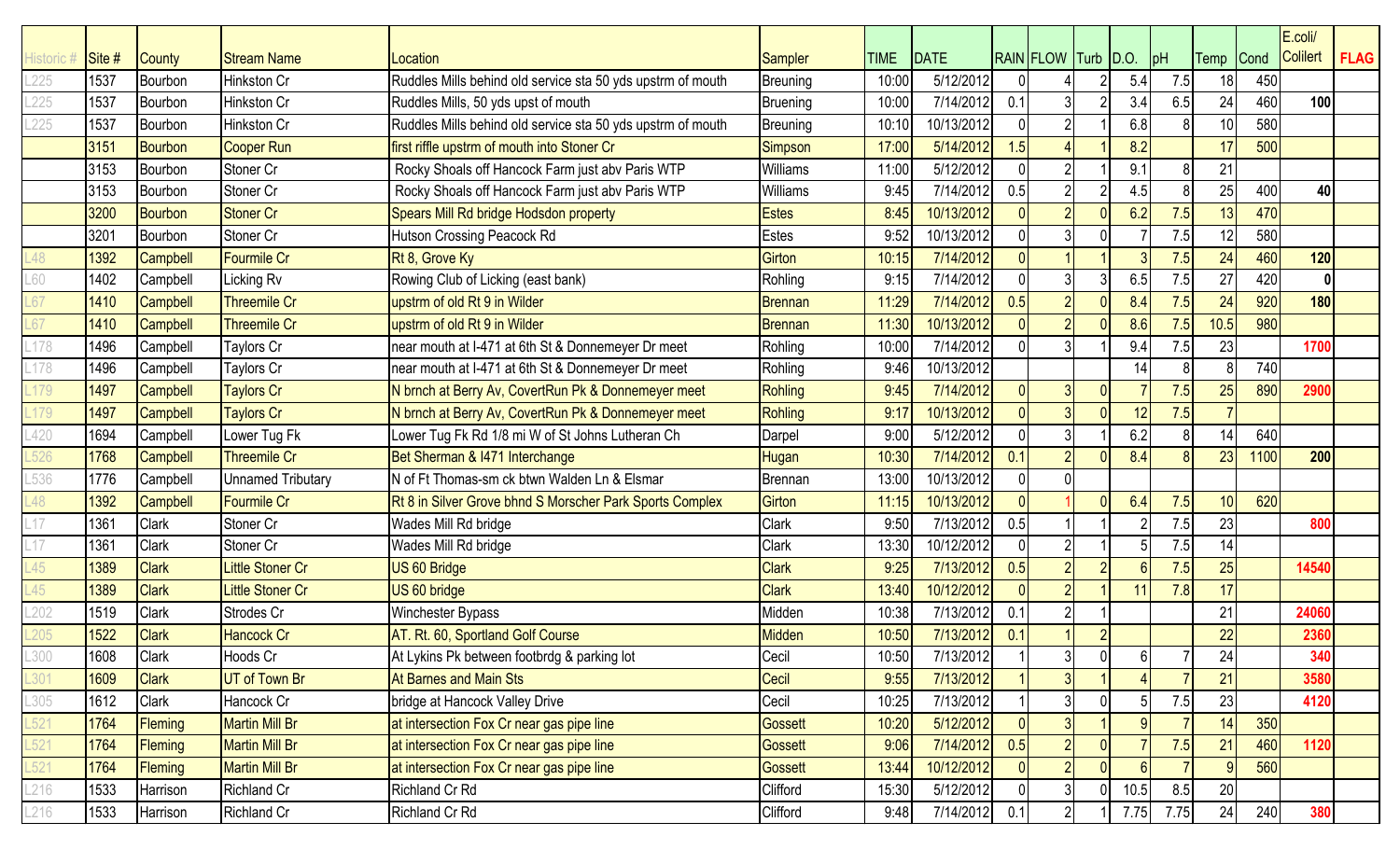|          |                   |                   |                        |                                                         |                 |             |                 |      |                     |                |      |     |           |      | E.coli/         |             |
|----------|-------------------|-------------------|------------------------|---------------------------------------------------------|-----------------|-------------|-----------------|------|---------------------|----------------|------|-----|-----------|------|-----------------|-------------|
| listoric | $\mathsf{Site}$ # | <b>County</b>     | <b>Stream Name</b>     | Location                                                | Sampler         | <b>TIME</b> | DATE            |      | RAIN FLOW Turb D.O. |                |      | pH  | Temp Cond |      | <b>Colilert</b> | <b>FLAG</b> |
|          | 3184              | <b>Harrison</b>   | <b>Mill Cr</b>         | behind property at 3090 KY Hwy 32W                      | Burgan          |             | 7/14/2012       |      |                     |                |      |     |           |      | no sample       |             |
| .59      | 1401              | Kenton            | Licking Rv             | Mienkien Park, Covington                                | Spencer         | 9:20        | 7/14/2012       |      |                     |                |      |     |           |      | 180             |             |
|          | 1491              | Kenton            | <b>Mosers Br</b>       | at abandoned Ft Wright Nature Pk on Highland Av         | Kaeff           | 8:30        | 6/17/2012       |      |                     |                | 5.8  | 7.5 | 20        | 1070 |                 |             |
| .470     | 1737              | Kenton            | <b>Banklick Cr</b>     | dwnstrm from dog park at Pioneer Park                   | Lantz           | 12:45       | 10/14/2012      |      |                     |                |      | 7.5 | 15        | 550  |                 |             |
| 471      | 1738              | Kenton            | <b>Banklick Cr</b>     | at Hwy 1829 in Erlanger                                 | Lantz           | 13:20       | 10/14/2012      |      |                     | n              | 9.4  |     | 15        | 700  |                 |             |
| 532      | 1774              | Kenton            | <b>Banklick Cr</b>     | upstrm of dog park                                      | Lantz           | 12:25       | 10/14/2012      |      |                     |                | 9.6  | 7.5 | 14        | 630  |                 |             |
|          | 3154              | Kenton            | <b>Holds Br</b>        | at Rust Dr bridge in Taylor Mill                        | <b>Kaeff</b>    | 10:00       | 5/12/2012       |      |                     |                | 8.6  |     | 14        | 820  |                 |             |
|          | 3154              | Kenton            | <b>Holds Br</b>        | at Rust Dr bridge in Taylor Mill                        | Kaeff           | 9:30        | 10/13/2012      |      |                     | $\Omega$       | 10   |     |           | 780  |                 |             |
|          | 3181              | Kenton            | Horse Br               | ~1/2 way dwn Horse Br Rd frm Thomas More Pkwy           | Kaeff           | 11:00       | 5/12/2012       |      |                     |                | 8.4  |     | 15.5      | 1090 |                 |             |
|          | 3181              | Kenton            | Horse Br               | ~1/2 way dwn Horse Br Rd frm Thomas More Pkwy           | Kaeff           | 8:45        | 7/14/2012       |      |                     |                | 7.8  | 7.5 | 22.5      | 1300 | 1000            |             |
|          | 3181              | Kenton            | Horse Br               | ~1/2 way dwn Horse Br Rd frm Thomas More Pkwy           | Kaeff           | 10:20       | 10/13/2012      |      |                     |                | 9.8  |     |           | 1180 |                 |             |
| 189      | 1506              | <b>Magoffin</b>   | Licking Rv             | Mouth of Straight Fork (Rt. 3336) in                    | <b>Boyd</b>     | 12:25       | 7/13/2012       | 0.5  |                     |                | 7.2  | 7.6 |           | 500  | 9760            |             |
| $-192$   | 1509              | Magoffin          | <b>Trace Fk</b>        | At mouth, driveway bridge                               | Boyd            | 12:00       | 7/13/2012       | 0.5  |                     |                |      |     |           |      | 3340            |             |
|          | 1546              | <b>Magoffin</b>   | Licking Rv             | Above Richard William's Concrete Bridge                 | <b>Boyd</b>     | 11:20       | 7/13/2012       | 0.5  |                     |                |      |     |           | 860  | 1760            |             |
| .236     | 1547              | Magoffin          | Licking Rv             | At Lakeville below Stinson Cr at Rt. 867                | Boyd            | 11:00       | 7/13/2012       | 0.5  |                     |                |      | 7.7 |           | 800  | 16320           |             |
| 237      | 1548              | <b>Magoffin</b>   | <b>Salt Lick</b>       | 100 ft upst of the Licking at Rt. 7                     | <b>Boyd</b>     | 11:45       | 7/13/2012       | 0.5  |                     |                |      | 7.6 |           | 870  | 4720            |             |
| .446     | 1715              | Magoffin          | <b>Brushy Fk</b>       | Off Rt. 7 Brushy Fk Missionary Church                   | Boyd            | 12:15       | 7/13/2012       | 0.5  |                     |                |      |     |           |      | 3700            |             |
| .528     | 1770              | <b>Menifee</b>    | E Fk Slate Cr          | East Fk of Slate Cr on East Fk Road                     | <b>Rogers</b>   | 11:50       | 7/14/2012       | 0.1  |                     |                | 7.2  |     | 24        | 160  | 1060            |             |
| .61      | 1403              | Montgomery        | Hinkston Cr            | So on Rt 11 Calk Rd N side of culvert                   | Tonning         | 16:30       | 5/12/2012       |      |                     |                | 8.2  | 8.5 | 21        | 390  |                 |             |
| .61      | 1403              | Montgomery        | Hinkston Cr            | S. Rt.11, Calk Rd. N. side of Culvert                   | George          | 11:10       | 7/14/2012       | 0.3  |                     | 0              |      | 7.5 | 23        | 480  | 1320            |             |
| -61      | 1403              | Montgomery        | Hinkston Cr            | So on Rt 11 Calk Rd N side of culvert                   | Tonning         | 16:00       | 10/14/2012      |      |                     |                |      | 7.5 | 18        | 580  |                 |             |
| 62       | 1405              | <b>Montgomery</b> | <b>Hinkston Cr</b>     | .1 mi dwn Hinkston Pk at sewage pump sta                | <b>Tonning</b>  | 17:00       | 5/12/2012       |      |                     |                |      | 8.5 | 20        | 530  |                 |             |
| 62       | 1405              | Montgomery        | <b>Hinkston Cr</b>     | .1 mi dwn Hinkston Pk at sewage pump sta                | George          | 10:40       | 7/14/2012       | 0.3  |                     | $\overline{0}$ |      | 7.6 | 22        | 570  | 4000            |             |
| 62       | 1405              | <b>Montgomery</b> | <b>Hinkston Cr</b>     | 1.1 mi dwn Hinkston Pk at sewage pump sta               | George          | 15:30       | 10/14/2012      |      |                     | $\Omega$       | 8.2  | 7.5 | 17.5      | 680  |                 |             |
| .431     | 1701              | Morgan            | N Fk Licking Rv        | Just downstream of Rt. 711 bridge                       | Haight-Maybriar | 17:00       | 5/11/2012       |      |                     |                | 8.8  | 6.7 | 15        | 100  |                 |             |
| .431     | 1701              | Morgan            | N Fk Licking Rv        | Just downstream of Rt. 711 bridge                       | Haight-Maybriar | 16:46       | 7/14/2012       | 1.5  |                     |                | 6.6  |     | 22        | 140  | 2180            |             |
| $-431$   | 1701              | Morgan            | N Fk Licking Rv        | Just downstream of Rt. 711 bridge                       | Haight-Maybriar | 15:42       | 10/17/2012      |      | $2\vert$            | 01             | 8.2  |     | 13.5      | 220  |                 |             |
| .89      | 1432              | Nicholas          | <b>Brushy Fk</b>       | <b>At Miller Station Rd</b>                             | <b>Halpin</b>   | 14:31       | 5/12/2012       |      |                     |                |      |     | 17        |      |                 |             |
| .89      | 1432              | <b>Nicholas</b>   | <b>Brushy Fk</b>       | <b>At Miller Station Rd</b>                             | <b>Halpin</b>   | 9:39        | 7/14/2012       | 0.3  |                     | 0              |      | 7.5 | 21.5      | 530  | 1480            |             |
|          | 3076              | Nicholas          | UT of Little Beaver Cr | just N of intrsctn of Morning Glory Rd & Irvinsville Rd | <b>Hopkins</b>  |             |                 |      |                     |                |      |     |           |      |                 |             |
|          | 1351              | Pendleton         | <b>Licking Rv</b>      | US. 27 at Butler                                        | Kutscher        | 9:45        | 7/14/2012       | 0.1  |                     |                |      |     |           |      | 80              |             |
| .34      | 1378              | Pendleton         | S Fk Licking Rv        | .2 mi above the dam @ US27 bridge                       | Kutscher        |             | 9:41 7//14/2012 | 0.1  |                     |                | 7.25 | 7.5 | 26.5      | 280  | 20              |             |
| .127     | 1466              | Pendleton         | S Fk Licking Rv        | Falmouth below US 27 bridge                             | <b>Kutscher</b> | 9:19        | 7/14/2012       | 0.15 |                     |                | 4.2  | 7.5 | 25        | 310  | 100             |             |
|          | 1466              | Pendleton         | S Fk Licking Rv        | Falmouth below US 27 bridge                             | Kutscher        | 15:38       | 10/13/2012      |      | 3 <sup>l</sup>      | 0              | 9.2  | 7.9 | 14        | 500  |                 |             |